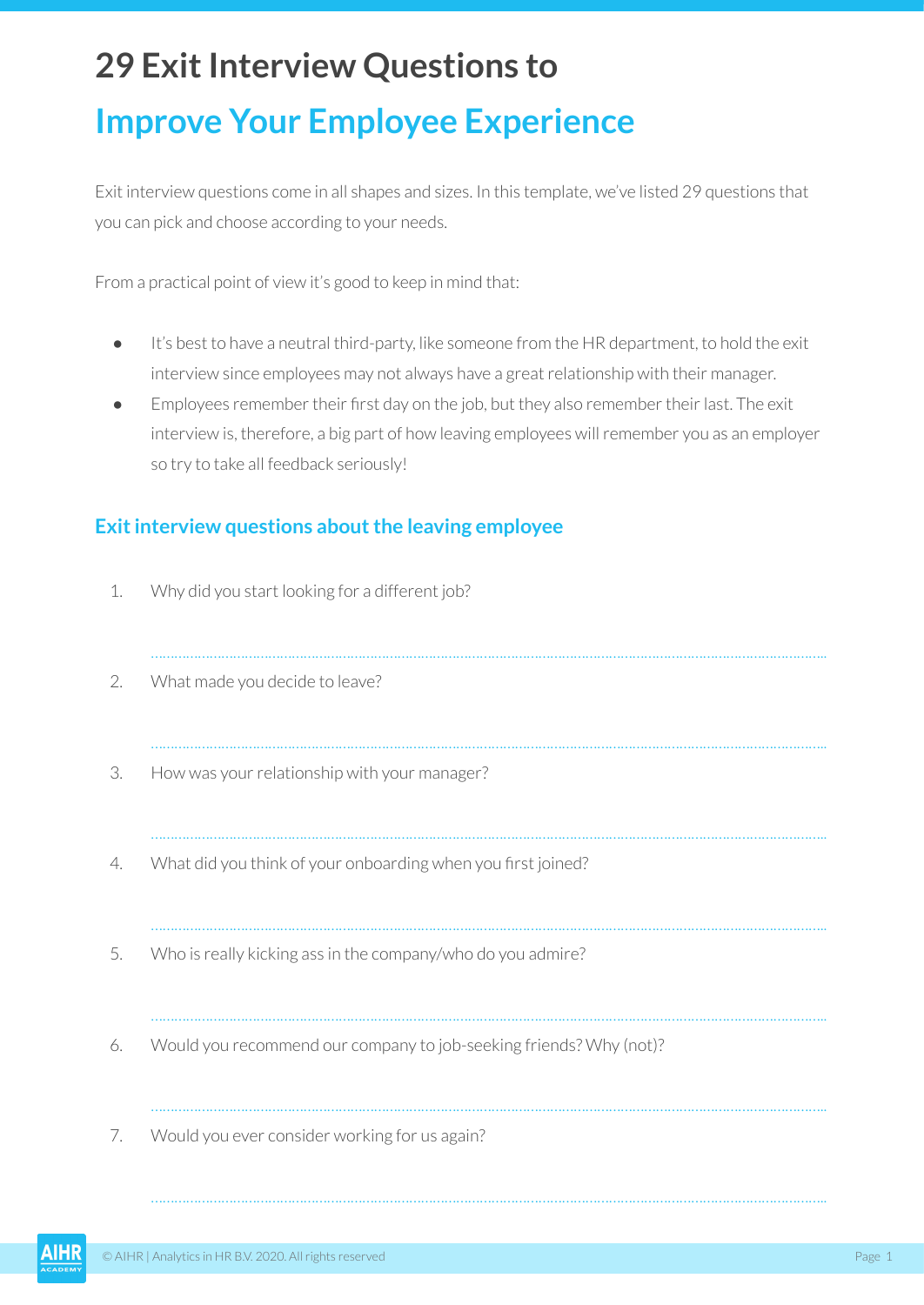## **Exit interview questions about the leaving employee**

| 8.  | Did the job live up to your expectations? If not, then why?                     |
|-----|---------------------------------------------------------------------------------|
| 9.  | Do you feel your job description changed since you were hired? If so, then how? |
| 10. | What qualities should we absolutely look for in your replacement?               |
| 11. | What was the best part of your job?                                             |
| 12. | What was the worst part of your job?                                            |
| 13. | Did you get clear goals and objectives?                                         |
| 14. | Could we have done something to make you stay? If so, what?                     |

## **Exit interview questions about the company culture**

| 15. | How would you describe the culture in the company? |
|-----|----------------------------------------------------|
| 16. | What are we not doing that we should be doing?     |
| 17. | Did you feel valued and recognized in the company? |

………………………………………………………………………………………………………………………………………………………..

………………………………………………………………………………………………………………………………………………………..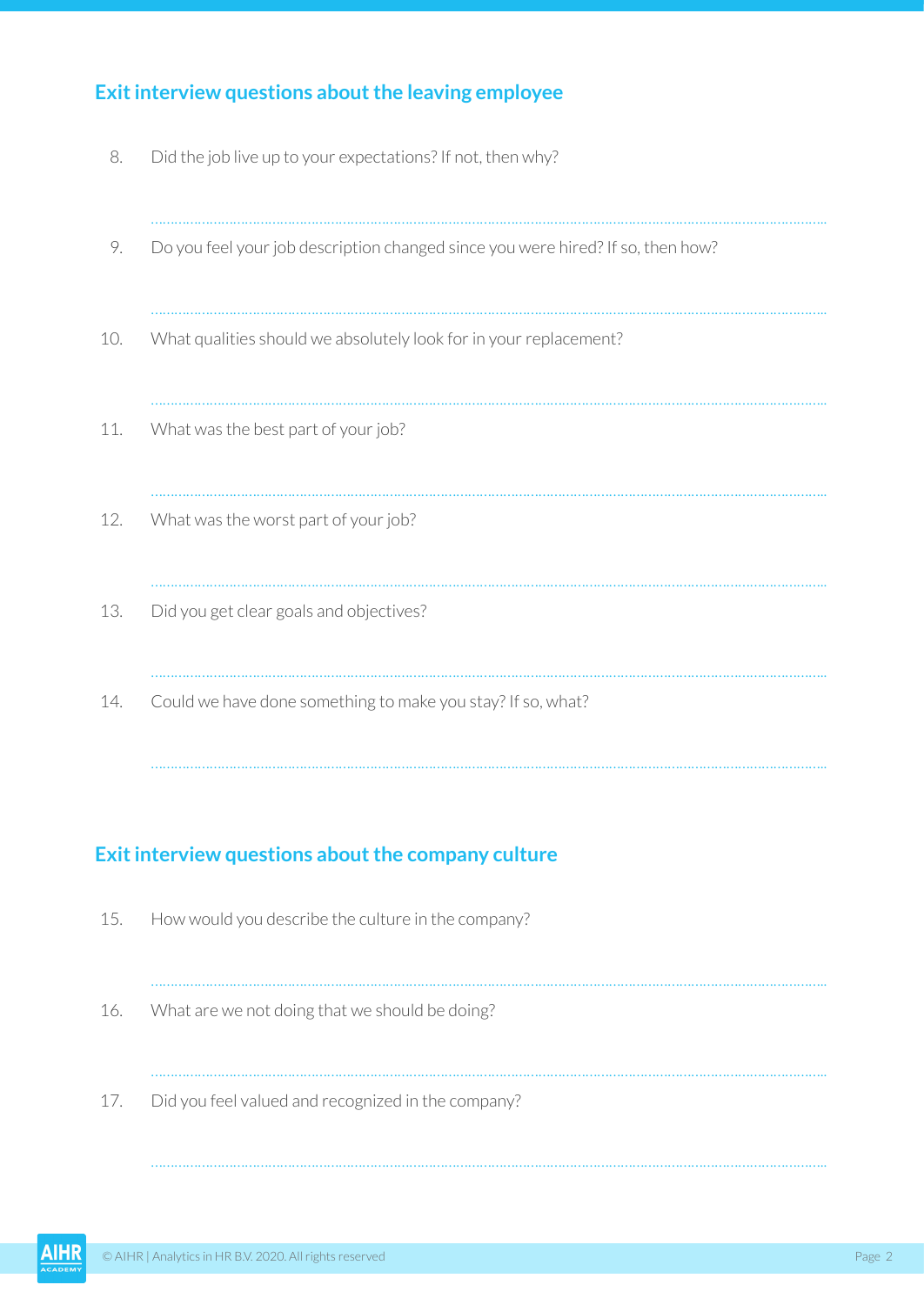- 18. If we could improve in any way, how could we do it?
	- ………………………………………………………………………………………………………………………………………………………..

………………………………………………………………………………………………………………………………………………………..

19. What's not fun about working here?

#### **Exit interview questions about the work environment**

| 20. | What do you like most about our office?                                                            |
|-----|----------------------------------------------------------------------------------------------------|
| 21. | What do you like least about our office?                                                           |
| 22. | What do you feel we should definitely change or add?                                               |
| 23. | Were you satisfied with our flextime/work from home policy? If not, then what would you<br>change? |
| 24. | How did you come into the office and what was your commute like?                                   |

……………………………………………………………………………………………………………………………………………………….

……………………………………………………………………………………………………………………………………………………….

### **Exit interview questions about the technology**

25. Did you feel you had enough tools & resources to do your job properly? If not, what was missing?

. $\mathcal{L}$